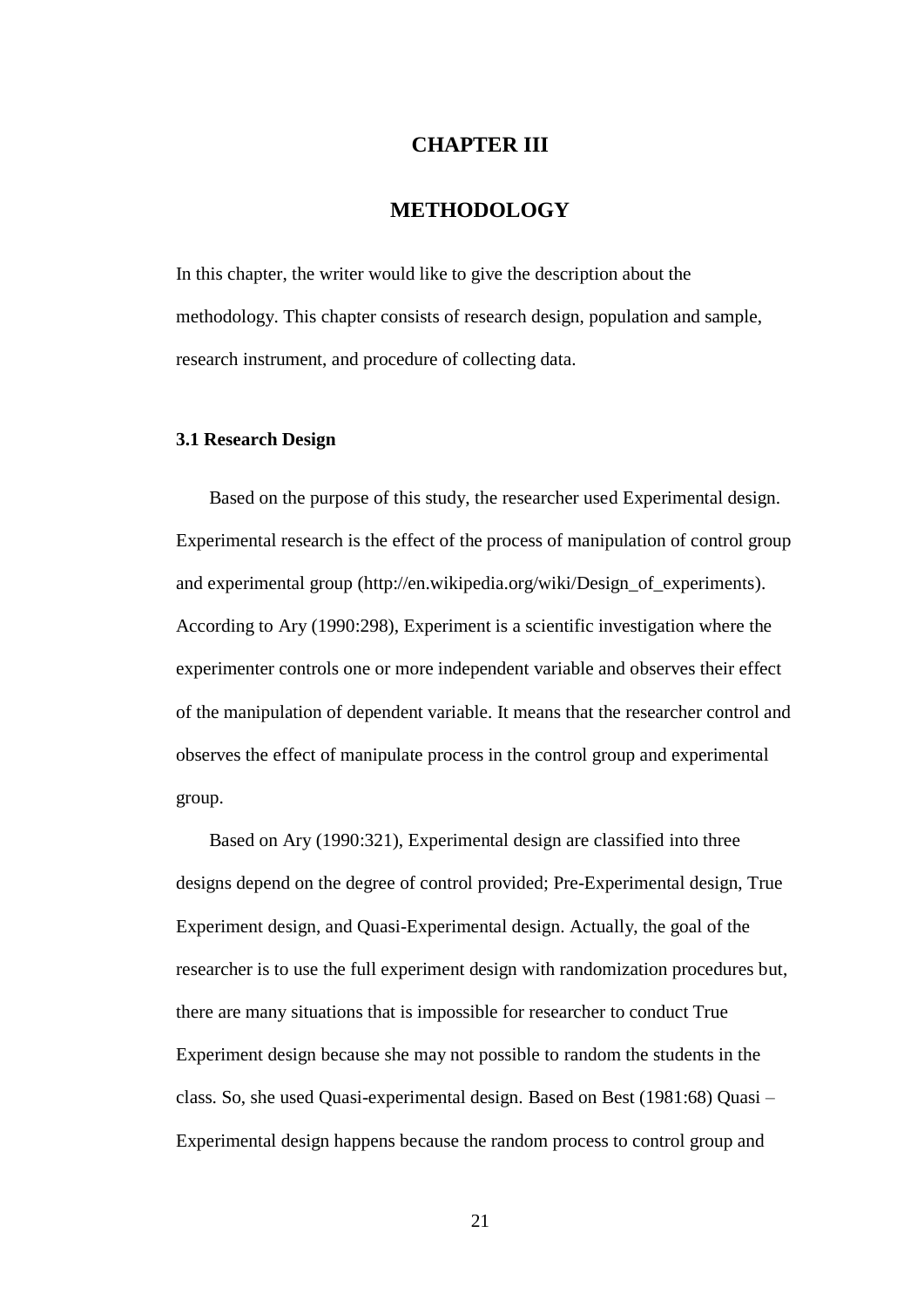experiment group cannot be applied. In this study, researcher decided to use Pre test and post test because she needed to do two observations; before treatment and after treatment to know the influence of Illustration Interaction Induction ("three Is") method to students" speaking skill in two group of subjects.

#### The Research Design

#### (Pre – test and Post – test design)

| Group      | $Pre-test$ | Treatment | $Post-test$ |
|------------|------------|-----------|-------------|
| Experiment |            |           |             |
| Control    |            |           |             |

**Table 3.1 Pre – test and post – test Quasi – experimental design**

Explanation:

+ : With treatment of Illustration – Interaction – Induction ("Three I"s") method.

- : Without treatment of Illustration – Interaction – Induction ("Three I's") method.

### **3.2 Population and Sample**

The participant of this study was  $11^{th}$  science grade class of Semen Gresik Senior High School in second semester 2013/2014 academic year. The researcher used Semen Gresik Senior High School because this school never used Illustration – Interaction – Induction ("Three I"s") method before. That was known by the researcher after she interviewed with the English teacher in Semen Gresik Senior High School.

The population of this research was  $11<sup>th</sup>$  Science grade students at Semen Gresik Senior High School in second semester. Because the population was large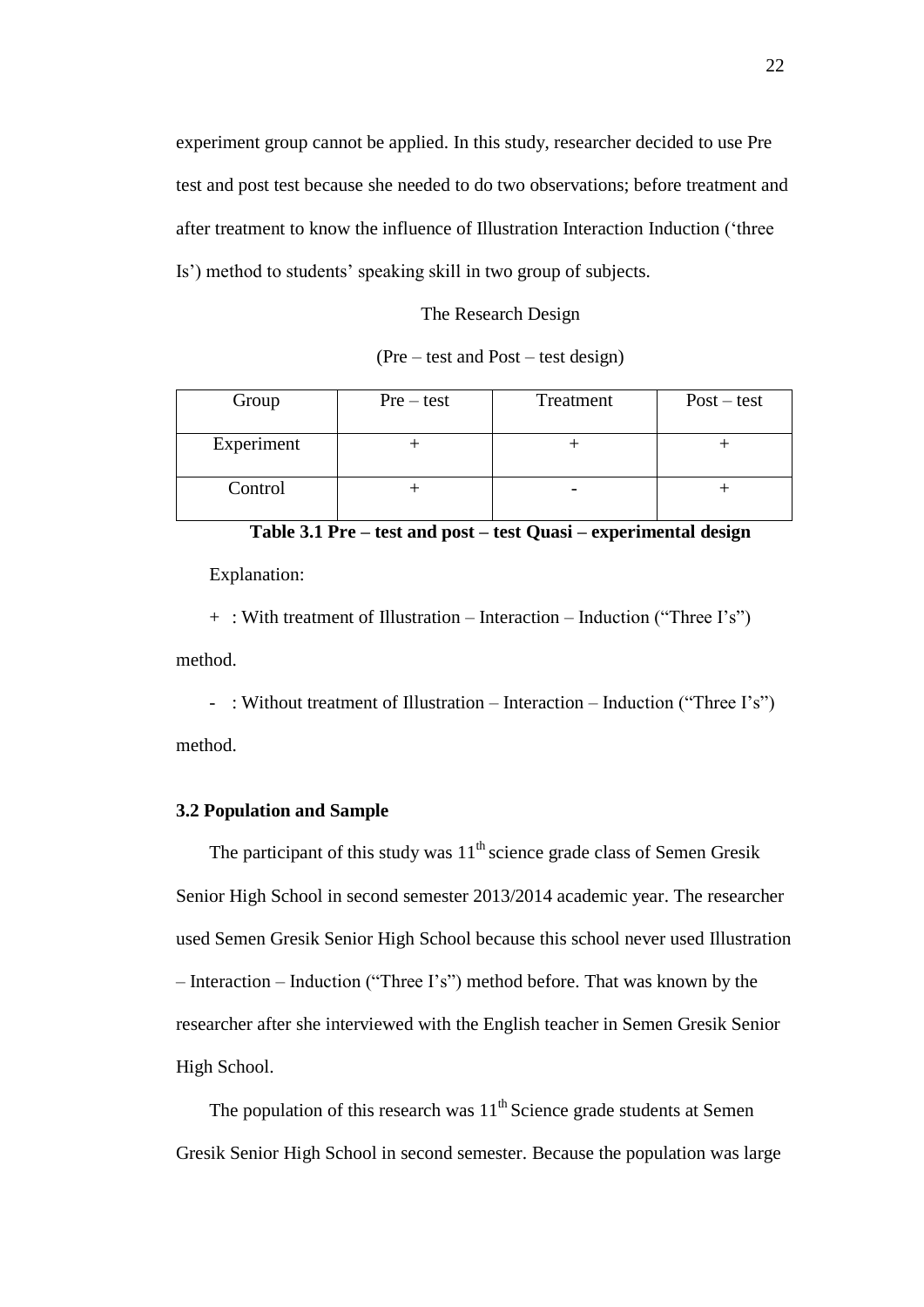so the researcher decided to use cluster sampling technique to take the samples. Based on Ary (1990), Cluster sampling is choosing a group of individual who are already together not an individual. So, the researcher took two classes of  $11<sup>st</sup>$ science class as the sample from six classes, they were 11.IPA 2 as experimental group which contained 22 students but the researcher took 15 students because it was impossible to take data from all students and 11.IPA.5 as control group which contained 22 students. So, the total number of population was 37 students. The researcher took  $11<sup>th</sup>$  Science grade students to make the language specify more. They have similar characteristics, from their ability and their effectiveness in the class. So, the sample is homogenous. The students would receive for about one month Illustration – Interaction – Induction ("Three I's") treatment.

## **3.3 Data Collection**

In this study, the data was collected from speaking test. The researcher collected the data by conducting a test before the treatment (pre-test) to Control Group and Experimental Group in order to know their ability in speaking before the treatment and a test after the treatment (post-test) to know the influence of Illustration – Interaction – Induction ("Three I's") toward their speaking skill. The result of the test presented the individual response to the treatment. After that, the researcher analyzed the result of pre-test and post-test of two groups by using , Independent sample t-test in SPSS 15 .0 program to know the influence of Illustration – Interaction – Induction ("Three I's") toward the students' speaking skill.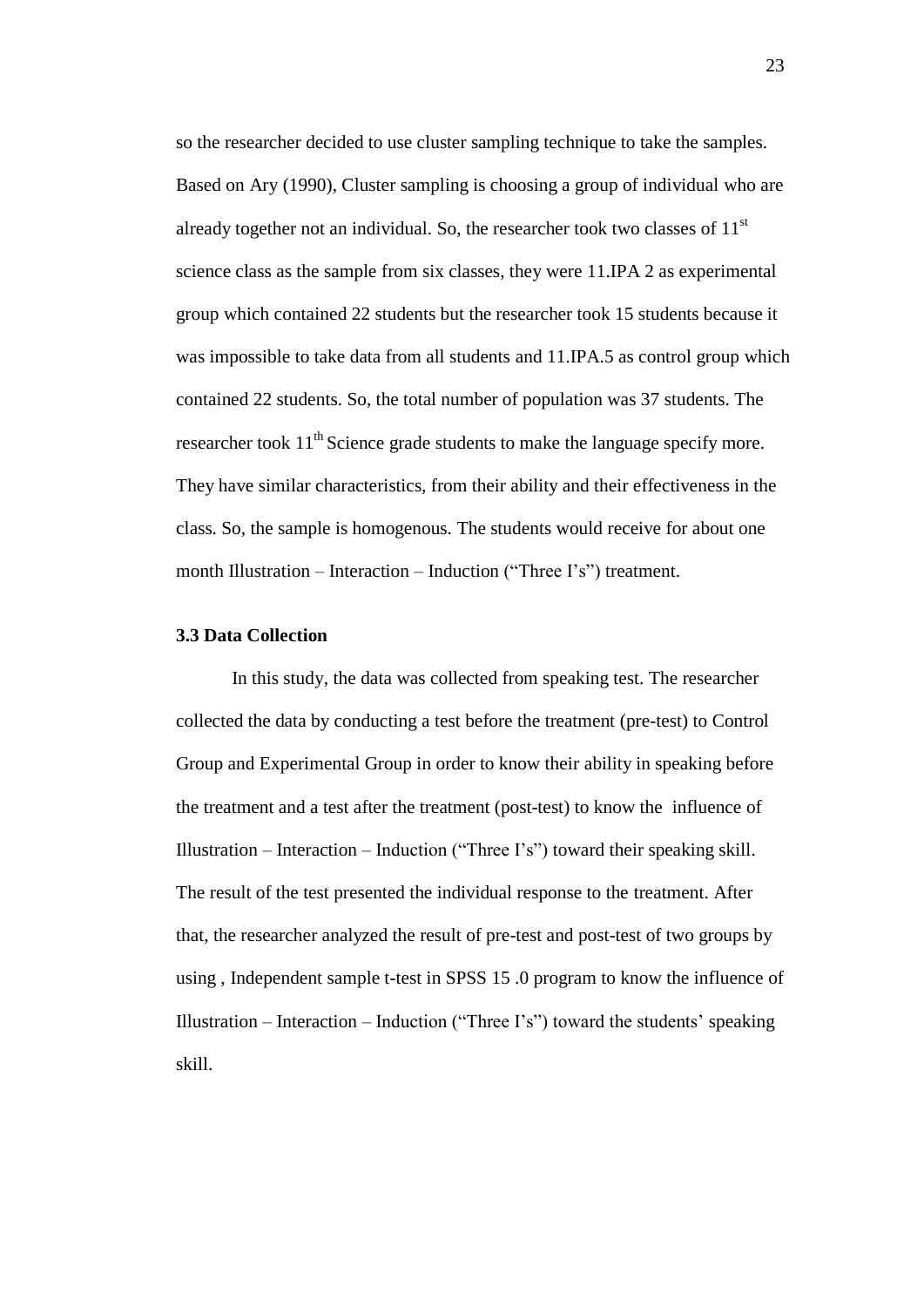#### **3.3.1 Research Instrument**

The data of this study was taken from two  $11<sup>st</sup>$  science classes of Semen Gresik senior High School. Each class consisted of 22 students. In collecting the data, kind of instruments that researcher used is speaking test. The test is used to measure students" speaking skill and get information about the effect of Illustration – Interaction – Induction ("Three I's") toward students' speaking skill.

In measuring the students' speaking skill (Pronunciation, Grammar, Vocabulary, Fluency, and Comprehension in speech), the researcher used rating scale to help her give a score to the students. Based on Harris (1969), the rating scale of oral English used 1-5 points. It can be seen in the following table:

| N <sub>0</sub> | <b>CRITERIA</b> | <b>RATING</b><br><b>SCORE</b>     | <b>COMMENTS</b>                             |  |
|----------------|-----------------|-----------------------------------|---------------------------------------------|--|
| $\mathbf{1}$   | Pronunciation   | 5                                 | How fast traces of foreign language         |  |
|                |                 | $\overline{4}$                    | Always intelligible, thought one is         |  |
|                |                 |                                   | conscious of a definite accent              |  |
|                |                 | Pronunciation problem necessities |                                             |  |
|                |                 | 3                                 | concentrated listening and occasionally     |  |
|                |                 |                                   | lead to misunderstanding                    |  |
|                |                 |                                   | Very hard to understand because of          |  |
|                |                 | $\overline{2}$                    | pronunciation problem, most frequently be   |  |
|                |                 |                                   | asked to repeat                             |  |
|                |                 | 1                                 | Pronunciation problem to serve as to make   |  |
|                |                 |                                   | speech virtually unintelligible             |  |
| 2              | Grammar         | 5                                 | Make few (if any) noticeable errors of      |  |
|                |                 |                                   | grammar and word order occasionally         |  |
|                |                 |                                   | makes grammatical                           |  |
|                |                 | $\overline{4}$                    | And or word orders errors that do not,      |  |
|                |                 |                                   | however obscure meaning                     |  |
|                |                 | 3                                 | Make frequent errors of grammar and         |  |
|                |                 |                                   | word order, which occasionally obscure      |  |
|                |                 |                                   | meaning                                     |  |
|                |                 |                                   | Grammar and word order errors make          |  |
|                |                 | $\overline{2}$                    | comprehension difficult, must often         |  |
|                |                 |                                   | rephrases sentence and or rest rich himself |  |
|                |                 |                                   | to basic pattern                            |  |
|                |                 |                                   | Errors in grammar and word order, so,       |  |
|                |                 |                                   | serve as to make speech virtually           |  |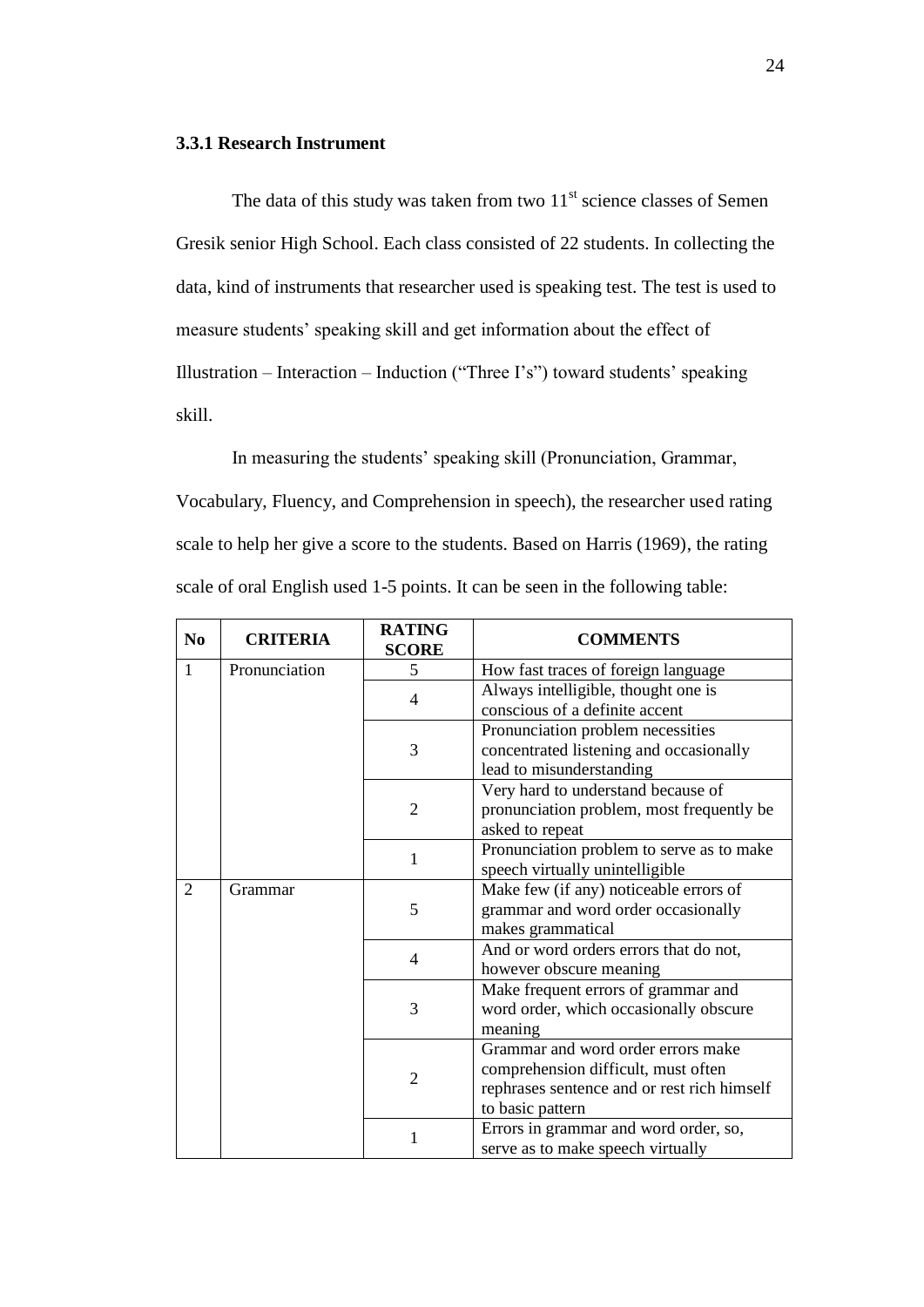|                 |               |                | unintelligible                               |  |  |
|-----------------|---------------|----------------|----------------------------------------------|--|--|
| 3<br>Vocabulary |               | 5              | Use of vocabulary and idioms is virtually    |  |  |
|                 |               |                | that of native speaker                       |  |  |
|                 |               |                | Sometimes uses the wrong word                |  |  |
|                 |               | $\overline{4}$ | conversation somewhat limited because of     |  |  |
|                 |               |                | inadequate vocabulary                        |  |  |
|                 |               |                | Frequently uses the wrong words              |  |  |
|                 |               | 3              | conversation somewhat limited because of     |  |  |
|                 |               |                | inadequate vocabulary                        |  |  |
|                 |               |                | Misuse of words and very limited             |  |  |
|                 |               | $\overline{2}$ | vocabulary makes comprehension quite         |  |  |
|                 |               |                | difficult                                    |  |  |
|                 |               | $\mathbf{1}$   | Vocabulary limitation so extreme as to       |  |  |
|                 |               |                | make conversation virtually impossible       |  |  |
| $\overline{4}$  | Fluency       | 5              | Speech as fluent and efforts less as that of |  |  |
|                 |               |                | native speaker                               |  |  |
|                 |               | $\overline{4}$ | Speed of speech seems to be slightly         |  |  |
|                 |               |                | affected by language problem                 |  |  |
|                 |               | 3              | Speed and fluency are rather strongly        |  |  |
|                 |               |                | affected by language problem                 |  |  |
|                 |               | $\overline{2}$ | Usually hesitant, often forced into silence  |  |  |
|                 |               |                | by language limitation                       |  |  |
|                 |               | $\mathbf{1}$   | Speech is so halting and fragmentary as to   |  |  |
|                 |               |                | make conversation virtually impossible       |  |  |
| 5               | Comprehension | 5              | Appears to understand everything without     |  |  |
|                 |               |                | difficulty                                   |  |  |
|                 |               | $\overline{4}$ | Understand nearly everything at normal       |  |  |
|                 |               |                | speed although occasionally repetition       |  |  |
|                 |               |                | may be necessary                             |  |  |
|                 |               | $\overline{3}$ | Understand most of what is said at slower    |  |  |
|                 |               |                | than normal speed without repetition         |  |  |
|                 |               | $\overline{2}$ | Has great difficulty following what is said  |  |  |
|                 |               |                | can comprehend only social conversation,     |  |  |
|                 |               |                | spoken slowly and with frequent repetition   |  |  |
|                 |               | 1              | Cannot be said to understand even simple     |  |  |
|                 |               |                | conversational English                       |  |  |

**Table 3.2 Oral English rating Scale**

## **3.3.1.1 Test**

The researcher gave two tests (Pre-test and Post-test) to the Control Group and Experimental Group in order to know whether there was significant influence on the use of Illustration – Interaction – Induction ("Three I"s") toward  $11^{\text{th}}$  science students' speaking skill at Semen Gresik Senior High School. Before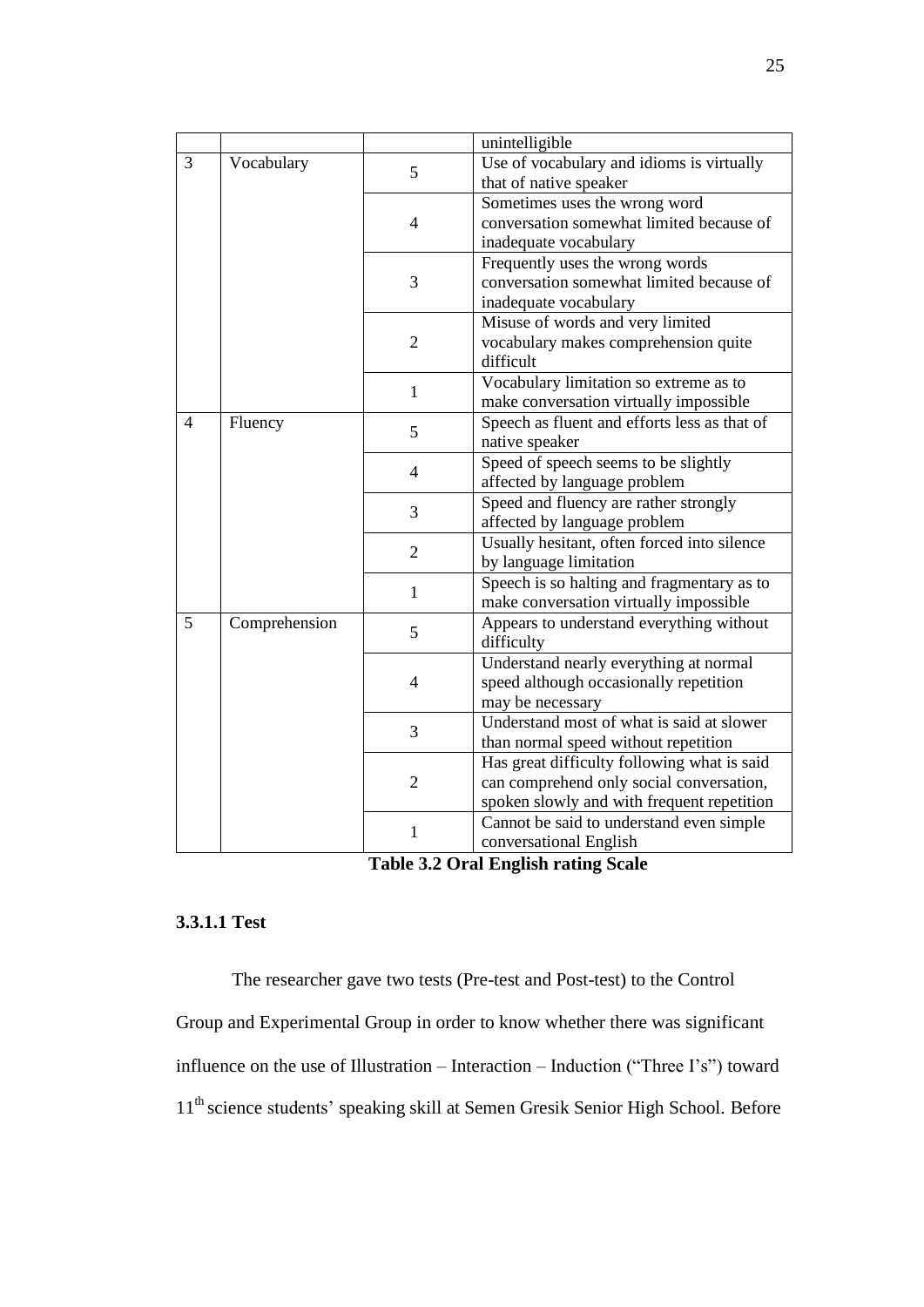giving the tests, the researcher measured the validity of the tests to know whether the tests are proper to be given to the students or not.

Pre-test was given to find out the first students' speaking skill score between Experimental Group and Control Group. The test was given before the treatment of Illustration – Interaction – Induction ("Three I"s") applied. The test that was used was speaking test. The speaking test was carried out based on the course book of the  $11<sup>th</sup>$  grade of Semen Gresik Senior High School.

While, the post-test gave after the treatment of Illustration – Interaction – Induction ("Three I's") applied to the Experimental Group. The researcher designed the post-test different with pre-test but, they were still equal in every item. It was in order to find out whether there is the influence of Illustration – Interaction – Induction ("Three I"s") method toward students speaking skill or not. Post-test was the test result after the treatment applied.

The speaking tests contained 4 items. The selection tests was adapted with syllable of SMA  $11<sup>st</sup>$  grade in first semester were Expressions of giving suggestion, The respond of accepting and declining suggestion, Expressions of offering something, The respond of accepting and declining offering.

|                        |                | <b>QUESTIONS NUMBERS</b> |           |
|------------------------|----------------|--------------------------|-----------|
| <b>SUB BASIC</b>       | <b>FOCUSE</b>  | PRE-TEST                 | POST-TEST |
| <b>COMPETENCE</b>      | <b>ITEMS</b>   |                          |           |
|                        |                |                          |           |
| 4.1.1 Develop a        | Expressions of | 1 item                   | 1 item    |
| spoken text to express | giving         |                          |           |
| the making suggestion  | suggestion     |                          |           |
| 4.1.2 Develop a        |                |                          |           |
| spoken text to express |                |                          |           |
| the asking suggestion  |                |                          |           |
| 4.1.3 Develop a        | The respond of | item                     | item      |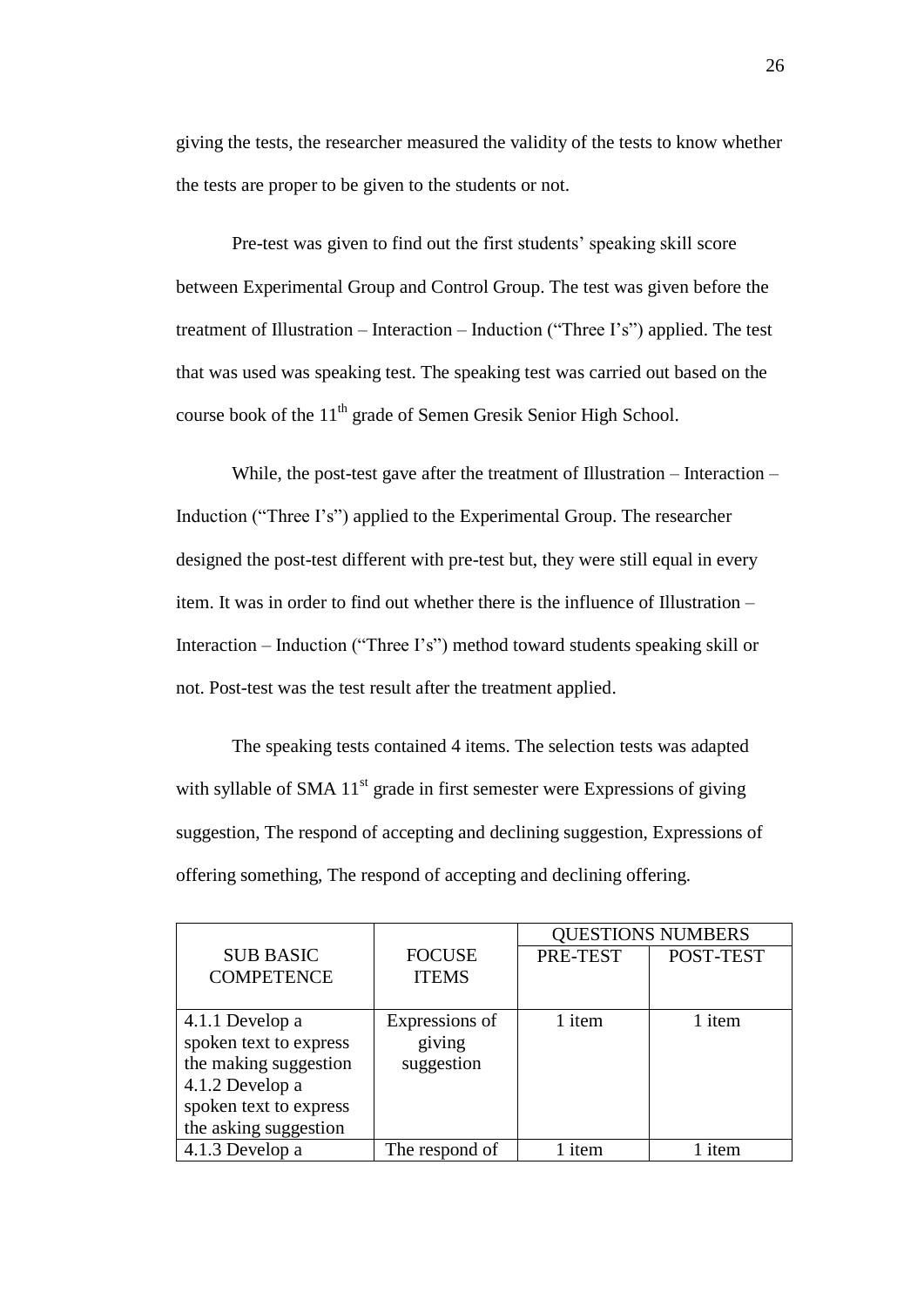| spoken text to express | accepting or   |         |         |
|------------------------|----------------|---------|---------|
| the responds of        | declining      |         |         |
| suggestion             | suggestion     |         |         |
| 4.1.4 Develop a        | Expressions of | 1 item  | 1 item  |
| spoken text to express | offering       |         |         |
| offering something     | something      |         |         |
| 4.1.5 Develop a        | The respond of | 1 item  | 1 item  |
| spoken text to express | accepting or   |         |         |
| the responds of        | declining      |         |         |
| offering something     | offering       |         |         |
| <b>Total Items</b>     |                | 4 items | 4 items |

|  | <b>Table 3.3 Distribution of items</b> |  |
|--|----------------------------------------|--|
|--|----------------------------------------|--|

## **3.3.1.2 Validity**

According to Ary (1990:256), Research is always depending on the measurement. Validity refers to how far the instrument measures what it is intended to measure. Validity is needed before conducting pre-test and post-test because the items of the tests must be valid. There are three types of validity; Content, Predictive, Construct. But, the researcher was measured it by analyzing the content validity. According to Ary (1990:258) Content Validity is not always in numeric form but it can be determined whether the test"s items reflect the course and objective in curriculum guides, syllabus, and course books. To test the content validity, the researcher compared the content of instrument to the subject based on English curriculum and English syllabus. If the test content reflect the curriculum guides, syllabus, and course books, then the test can be said have content validity. Then the researcher may conduct the pre-test when the test content can be said valid.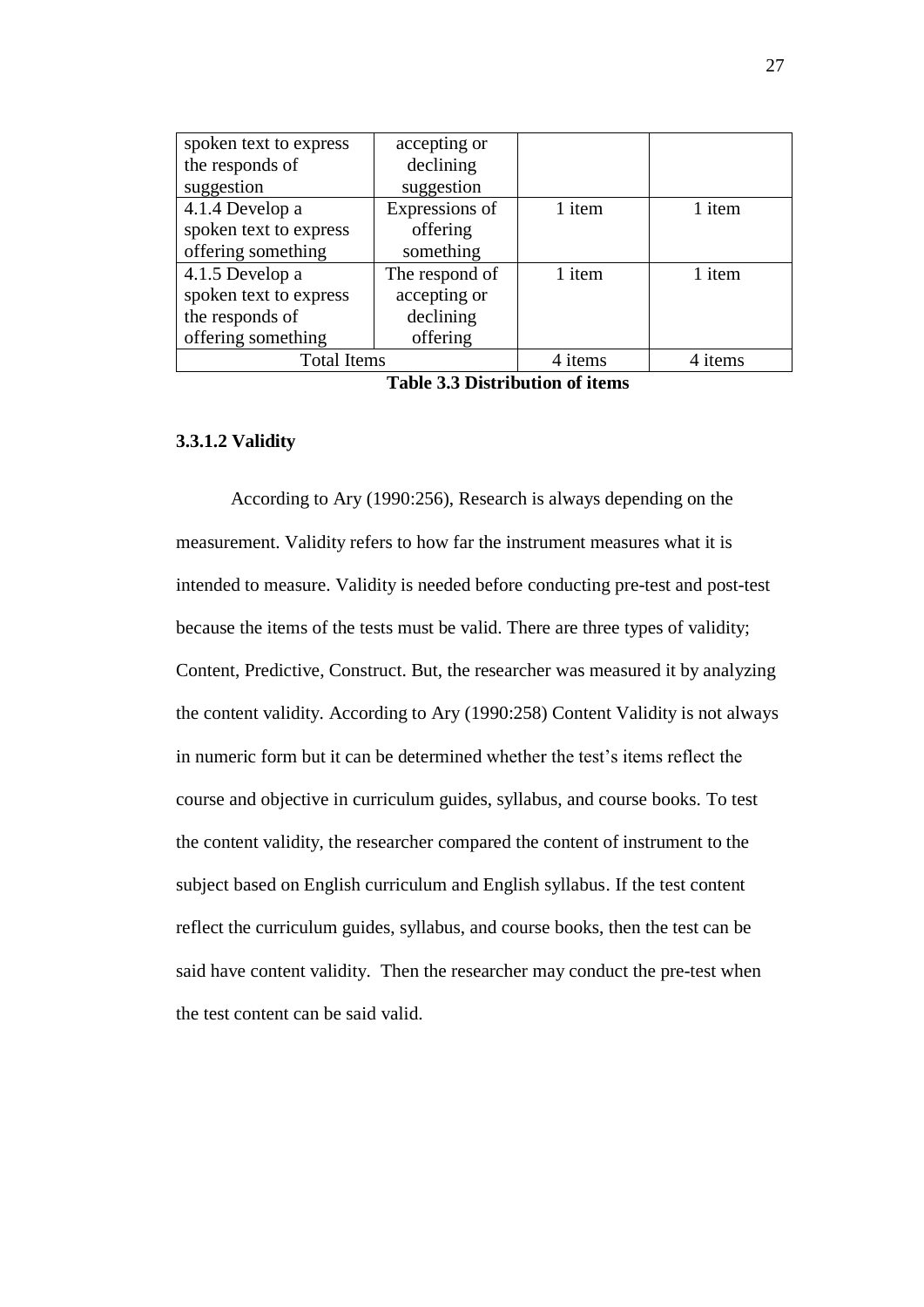| <b>BASIC</b>                                                                                                                                                                                          | <b>SUB BASIC</b>                                                                                                                                                                                                  | <b>QUESTIONS</b>                                                                                                                                                         |                                                                                                                                                                                                                                                                 |
|-------------------------------------------------------------------------------------------------------------------------------------------------------------------------------------------------------|-------------------------------------------------------------------------------------------------------------------------------------------------------------------------------------------------------------------|--------------------------------------------------------------------------------------------------------------------------------------------------------------------------|-----------------------------------------------------------------------------------------------------------------------------------------------------------------------------------------------------------------------------------------------------------------|
| <b>COMPETEMCE</b>                                                                                                                                                                                     | <b>COMPETENCE</b>                                                                                                                                                                                                 | PRE-TEST                                                                                                                                                                 | POST-TEST                                                                                                                                                                                                                                                       |
| 4.1 Develop oral<br>and written texts<br>to express, to<br>ask, and to<br>respond<br>expressions of<br>making<br>suggestion and<br>offering<br>something to<br>take attention the<br>social function, | 4.1.1 Develop a<br>spoken text to<br>express the<br>making suggestion<br>4.1.2 Develop a<br>spoken text to<br>express the asking<br>suggestion<br>4.1.3 Develop a<br>spoken text to<br>express the<br>responds of | 1. You know<br>your friend is<br>sick. What will<br>you suggest to<br>her?<br>2. You get a<br>influenza and<br>your mother<br>suggests you                               | 1. What is your<br>suggestion for<br>your school?<br>2. How if you<br>are the head<br>master and<br>your                                                                                                                                                        |
| the structure of<br>the text, and<br>linguistic<br>elements which<br>are correct and<br>appropriate<br>context                                                                                        | suggestion                                                                                                                                                                                                        | to see the<br>doctor, while<br>you have a lot<br>of home<br>works. What<br>is your<br>respond and<br>what will you<br>say if you<br>accept/decline<br>her<br>suggestion? | students<br>suggest you<br>to be more<br>distinct but<br>you can't do<br>it because<br>you afraid if<br>they hate<br>you. What is<br>your<br>respond and<br>what will<br>you say to<br>your<br>students if<br>you accept<br>and decline<br>their<br>suggestion? |
|                                                                                                                                                                                                       | 4.1.4 Develop a<br>spoken text to<br>express offering<br>something                                                                                                                                                | 3. You see old<br>people are<br>crossing the<br>road and you<br>want to help<br>them. What<br>will you say<br>to them?                                                   | 3. This old<br>woman<br>brings 30kg<br>cabbages.<br>You see her<br>walk in front<br>of you and<br>you want to<br>help her.<br>What will<br>you say to<br>her?                                                                                                   |
|                                                                                                                                                                                                       | 4.1.5 Develop a<br>spoken text to<br>express the                                                                                                                                                                  | 4. How if you<br>are the old<br>people in the                                                                                                                            | 4. How if you<br>are the old<br>woman in                                                                                                                                                                                                                        |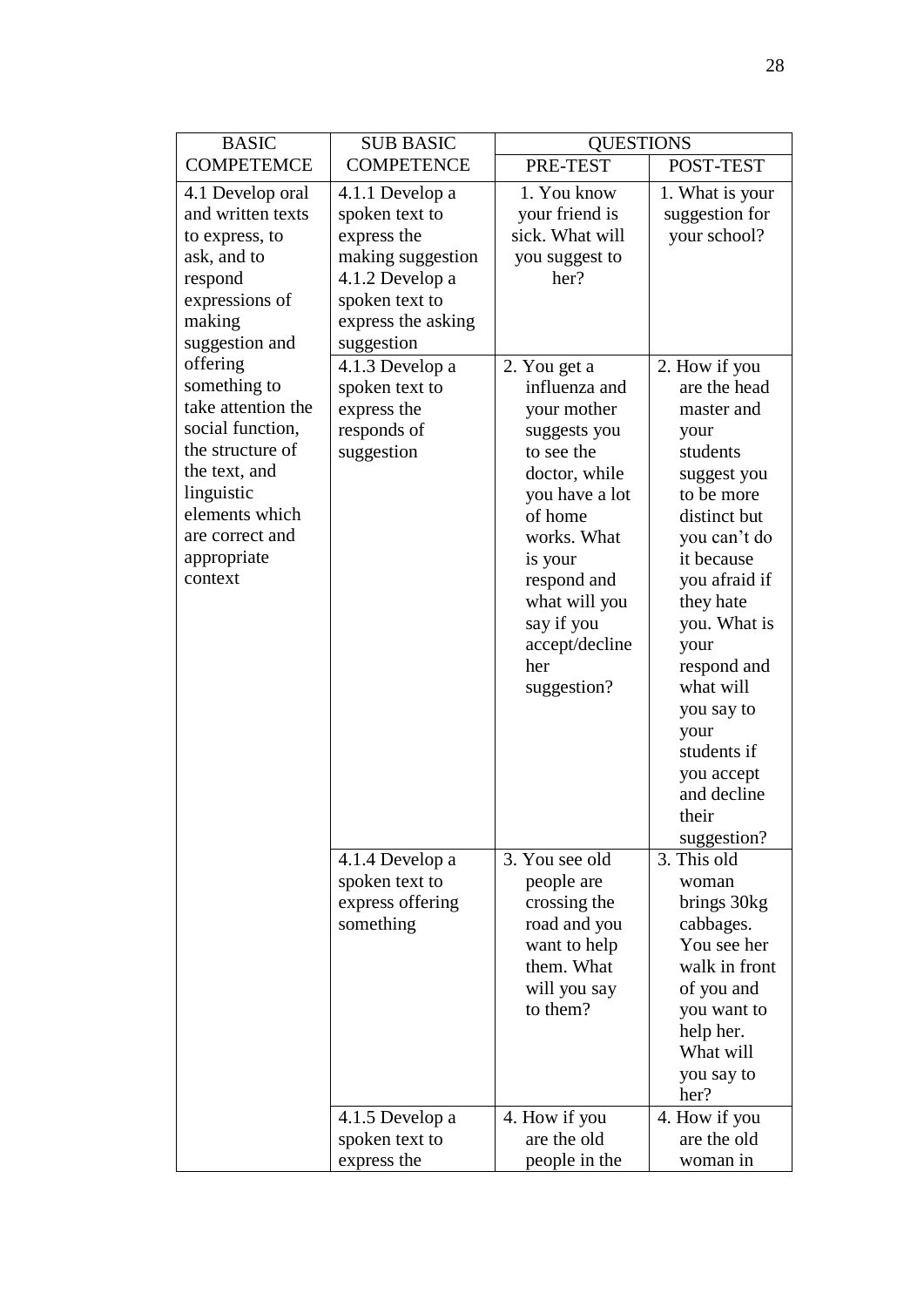| responds of | picture and    | the picture.  |
|-------------|----------------|---------------|
| offering    | suddenly       | You bring a   |
| something   | there is a     | lot of        |
|             | stranger come  | vegetables    |
|             | to you and     | everyday      |
|             | offering a     | but you can   |
|             | help. What is  | get a lot of  |
|             | respond and    | money         |
|             | what will you  | because it is |
|             | say if you     | your job.     |
|             | accept/decline | But,          |
|             | his help?      | suddenly      |
|             |                | there is a    |
|             |                | stranger      |
|             |                | come to you   |
|             |                | and offering  |
|             |                | help. What    |
|             |                | is your       |
|             |                | respond and   |
|             |                | what will     |
|             |                | you say if    |
|             |                | you           |
|             |                | accepts/decli |
|             |                | ne his help?  |

**Table 3.4 Analyzing Content Validity**

## **3.3.2 Procedure of Collecting Data**

There were three procedures in collecting data: first, the researcher chose the subject and divided into two groups, the experiment group and the control group who were taught Illustration – Interaction – Induction ("Three I's"). The researcher gave a pre – test to both group before treatment. Pre – test score would be a first data.

Second, the researcher gave the treatment of Illustration – Interaction – Induction ("Three I's") to experiment group. The treatment occurred for about a month in three times meeting.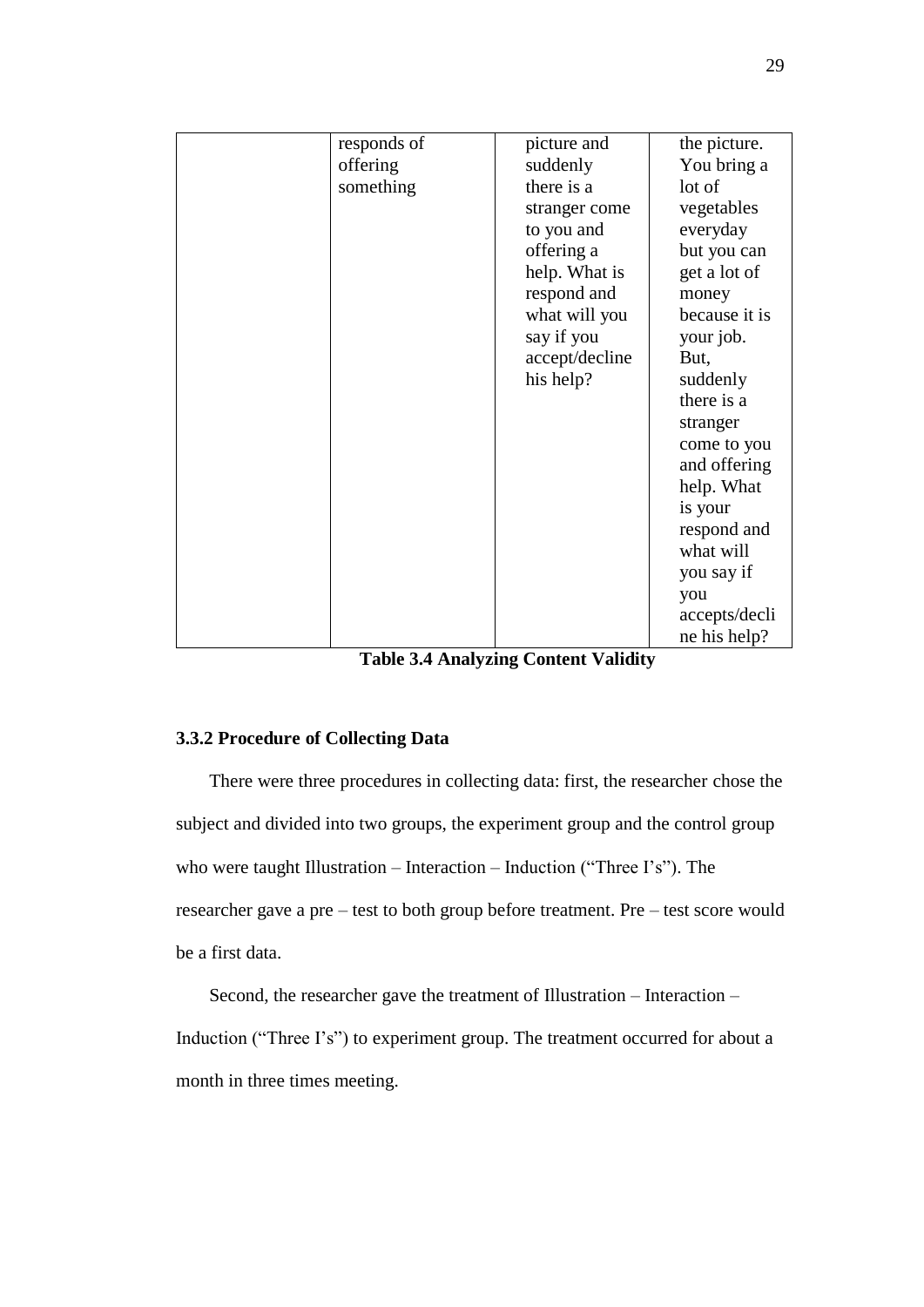The last, after a month treatment, both group measured on post – test. The score in the post – test were recorded and analyzed by using statistical calculations for data analysis. Finally, the researcher could conclude whether there was the influence of Illustration – Interaction – Induction ("Three I's") method to the students speaking skill.

#### **3.4 Technique of Analyzing Data**

The purpose of analyzing data was to answer the research problem with get through pre – test and post – test. In this study, the researcher analyzed the data by using Independent sample t-test in SPSS 15 .0. The researcher used independent sample t-test because the sample was small and the groups were independent. It was carried out to decide whether there was significant difference between experimental group and control group after one month treatment.

Assumptions for the independent t-test: (1) Independence: Observations within each sample must be independent (they do not influence each other), (2) amount of subject in every group are same or neared and, (3) Normal distribution: The scores in each population must be normally distributed and, (4) Homogeneity of Variance: Two populations must have equal variances (the degree to which the distributions are spread out is approximately equal).

In this research, the researcher did not use normality distribution because the research design was Quasi – Experimental design where the students could not be randomized and researcher only used the available classes so, normality distribution was not necessary.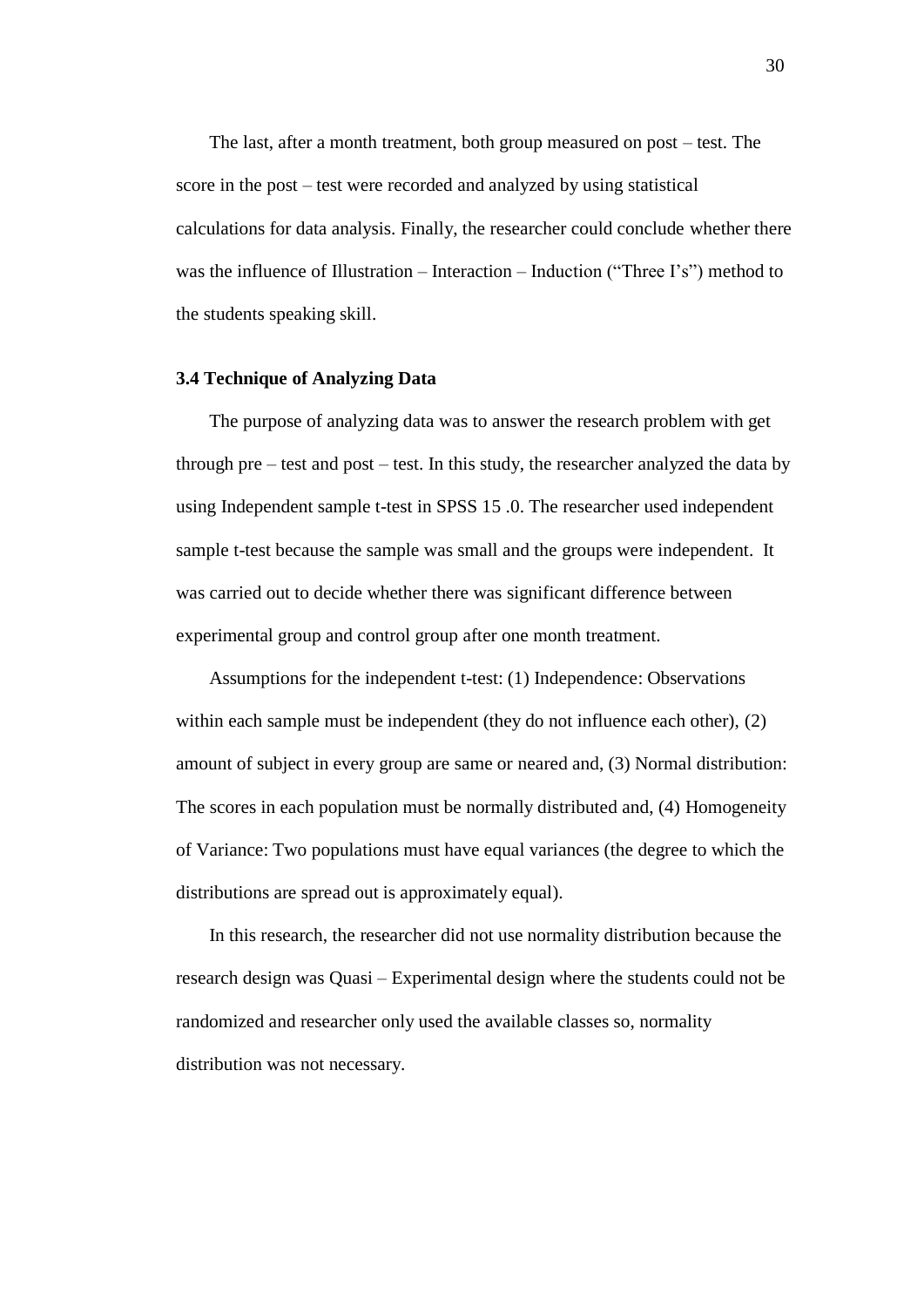#### **3.4.1 Homogeneity Test of Variance**

For homogeneity test, the researcher used one Levene"s test of homogeneity test in SPSS 15.0 version. The purpose of this test was to analysis the variances of the observation in Control Group and Experimental Group were equal. Because the researcher could not random the students so, homogeneity test was necessary to make sure the students in both of class had same ability in speaking English or not and the researcher could conduct the treatment. The test of Levene"s test (P) was defined as follows:

$$
P = \frac{(N-k)}{(k-1)} \frac{\sum_{i=1}^{k} N_i (Z_{i.} - Z_{..})^2}{\sum_{i=1}^{k} \sum_{j=1}^{N_i} (Z_{ij} - Z_{i.})^2},
$$

Where:

- $\bullet$  P is the result of the test,
- *k* iss the number of different groups to which the samples belong,
- N is the total number of samples,
- $\bullet$   $N_i$  is the number of samples in the t<sup>th</sup> group,
- $Y_{ij}$  is the value of the *J*th case from the *i*th group,

• 
$$
Z_{ij} = \begin{cases} |Y_{ij} - \bar{Y}_{i.}|, & \bar{Y}_{i.} \text{ is a mean of } i-\text{th group} \\ |Y_{ij} - \tilde{Y}_{i.}|, & \tilde{Y}_{i.} \text{ is a median of } i-\text{th group} \end{cases}
$$

The significance of *P* was tested against  $F(\alpha, k-1, N-k)$  where *F* was a quantile of the [F-test](http://en.wikipedia.org/wiki/F-test) distribution, with  $k - 1$  and  $N - k$  its degrees of freedom, and  $\alpha$  was the chosen level of significance (0.05 or 0.01).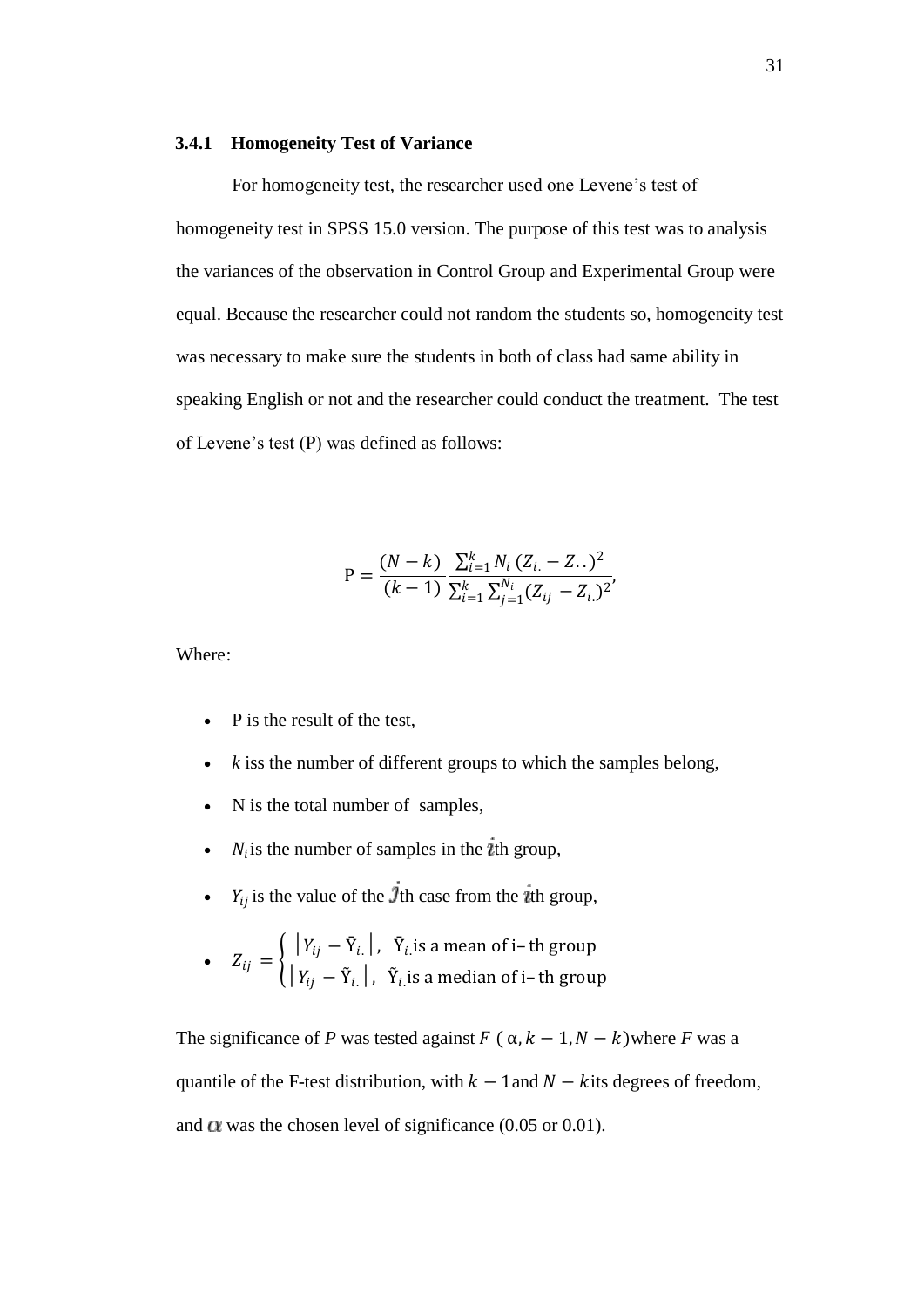The procedures in analyzing the homogeneity by using SPSS version 15.0 were as follow: after the pre-test data of both experimental and control group were input, then clicked Analyze → Compare Means →Independent Sample Ttest, in Independent Sample T-test menu, input the score variable into Test Variable column and the group variable into Grouping Variables, then defined groups, put code 2 for experimental group in group 1 and code 5 for control group in group 2 Continue then click OK.

### **3.4.2 Hypothesis Testing using an Independent Sample t-Test**

The used of Independent t-test is to find out the significant differences between experimental group and control group. The steps of t-test calculation were:

- 1. Test the hypothesis of the research and setting the  $\alpha$  (alpha) level at 0.05 (two tailed test). The hypothesis could be formulated as follows: H0: there was no significant influence on the use of Illustration Interaction Induction ('Three Is') between experimental group and control group.
	- $H<sub>1</sub>$ : there was significant influence on the use of Illustration Interaction Induction ("Three Is") between experimental group and control group.
- 2. Finding t-value using Independent-Sample t-Test and comparing the probability with the level of significance for testing the hypothesis. After the scores were computed in SPSS 15.0 version, then saw the output of Independent-Sample t-Test and interpreted the output that if sig. (2-tailed)  $> \alpha$  (0,05), the researcher should accept the H<sub>0</sub> but if sig. (2-tailed)  $< \alpha$  $(0,05)$  so the researcher can reject  $H_0$  it means  $H_1$  is accepted.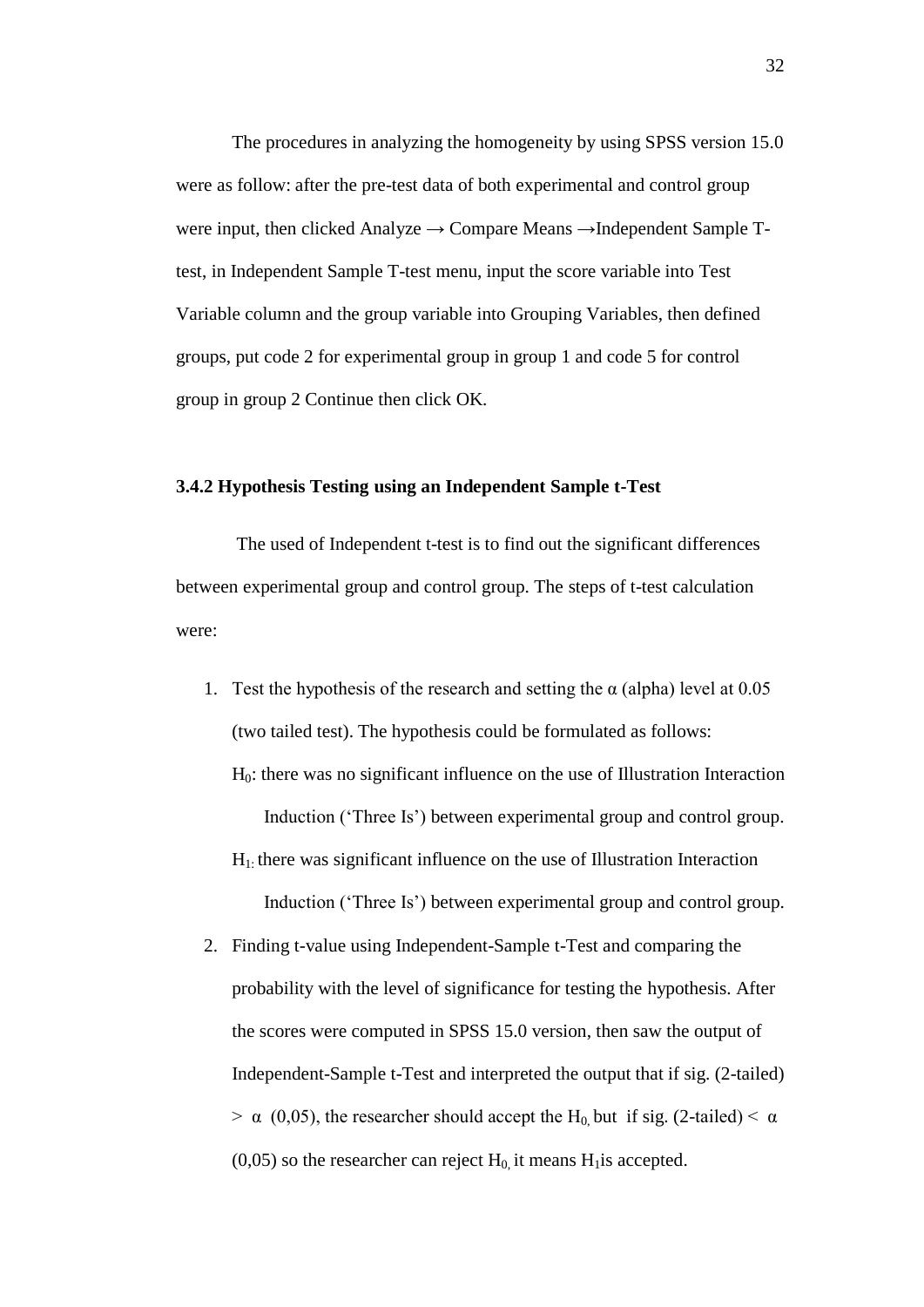T-test was calculated in order to find out the comparison of two means between Control Group and Experimental Group pre-test and post-test. In analyzing the data, the researcher used independent t-test formula. In calculating t-test, the formula was as follow:

$$
t = \frac{(x_1 - x_2) - (\mu_1 - \mu_2)}{S_{x_1 - x_2}}
$$

Where:

*t* is t value

 $x_i$ is average group 1

 $x_2$  is average group 2

*S* is standard error of the two groups

 $\mu_1$ –  $\mu_2$  is always defaults to 0

Where:

$$
S_{x_1-x_2} = \sqrt{\frac{S^2pooled}{n_1} + \frac{S^2pooled}{n_2}}
$$

 $S_{x_1-x_2}$ is standard error of two groups

 $S^2$ <sub>pooled</sub> is variants of the two groups

 $n_1$  is Number of sample group 1

n<sub>2</sub> is Number of sample group 2

Pooled variance: the average of the two sample variances, allowing the larger sample to weight more heavily.